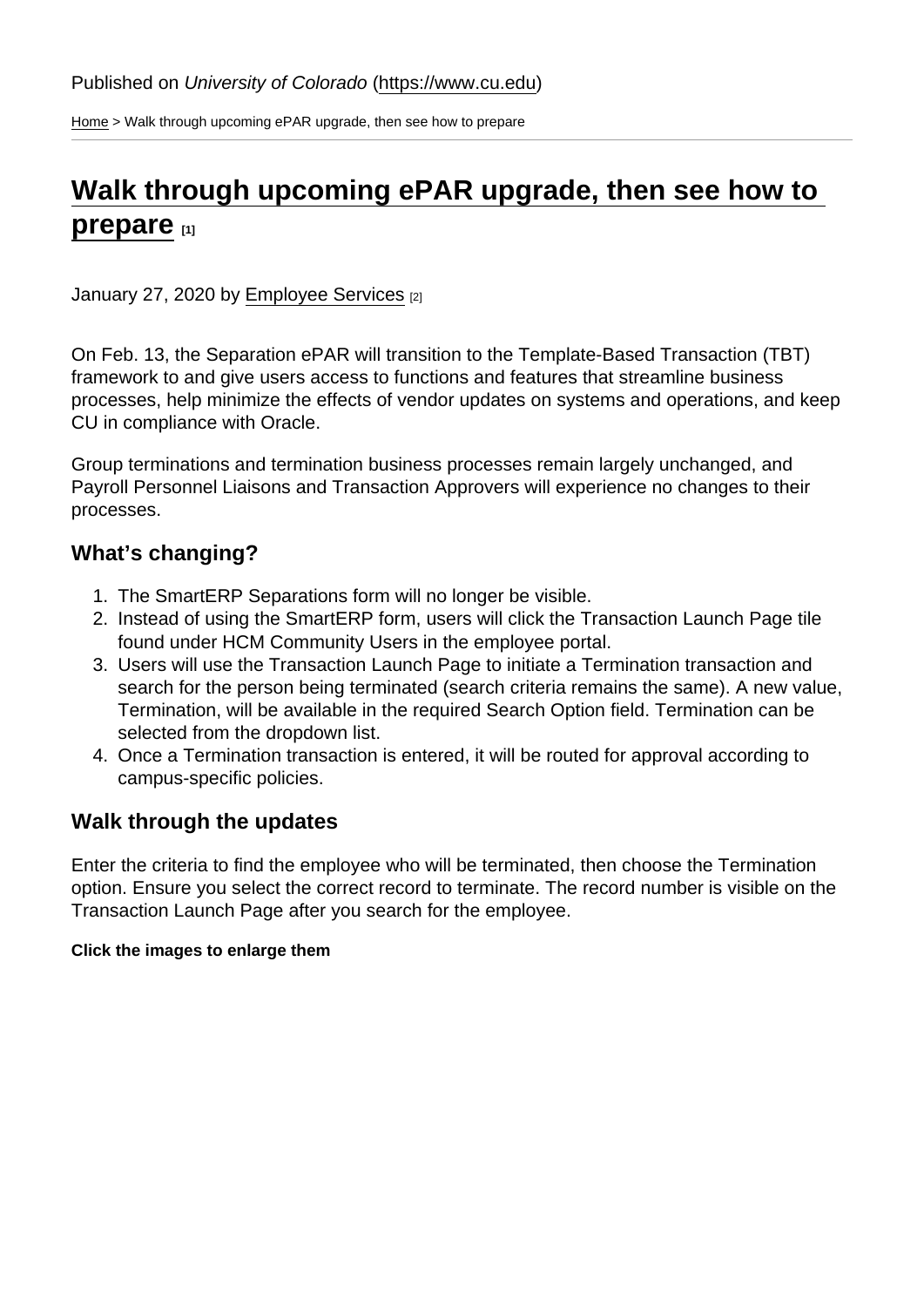[3]

Enter an effective date (this is the first day the employee will no longer be employed) and select a reason for termination.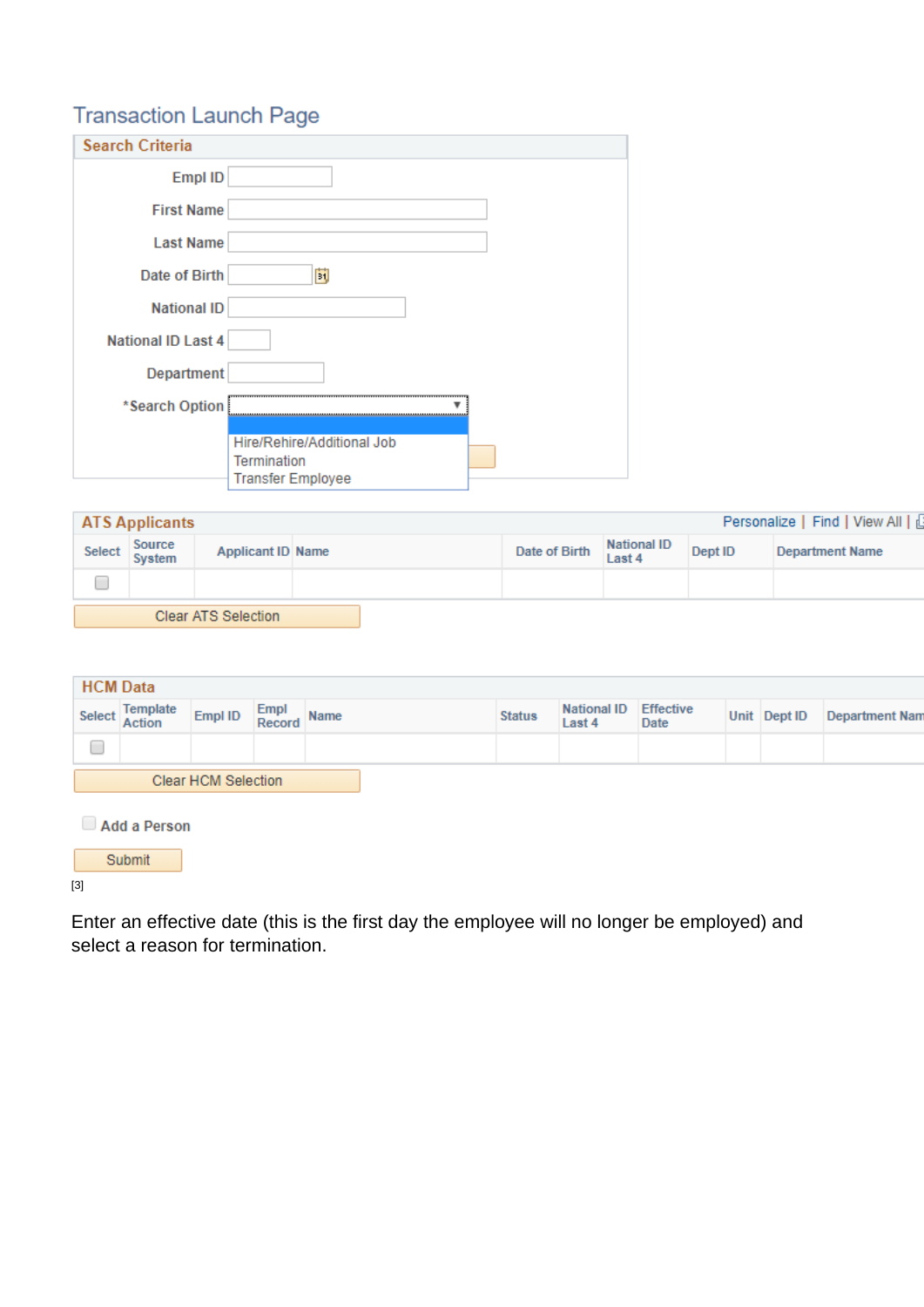Add comments and submit the transaction for approval.

[4]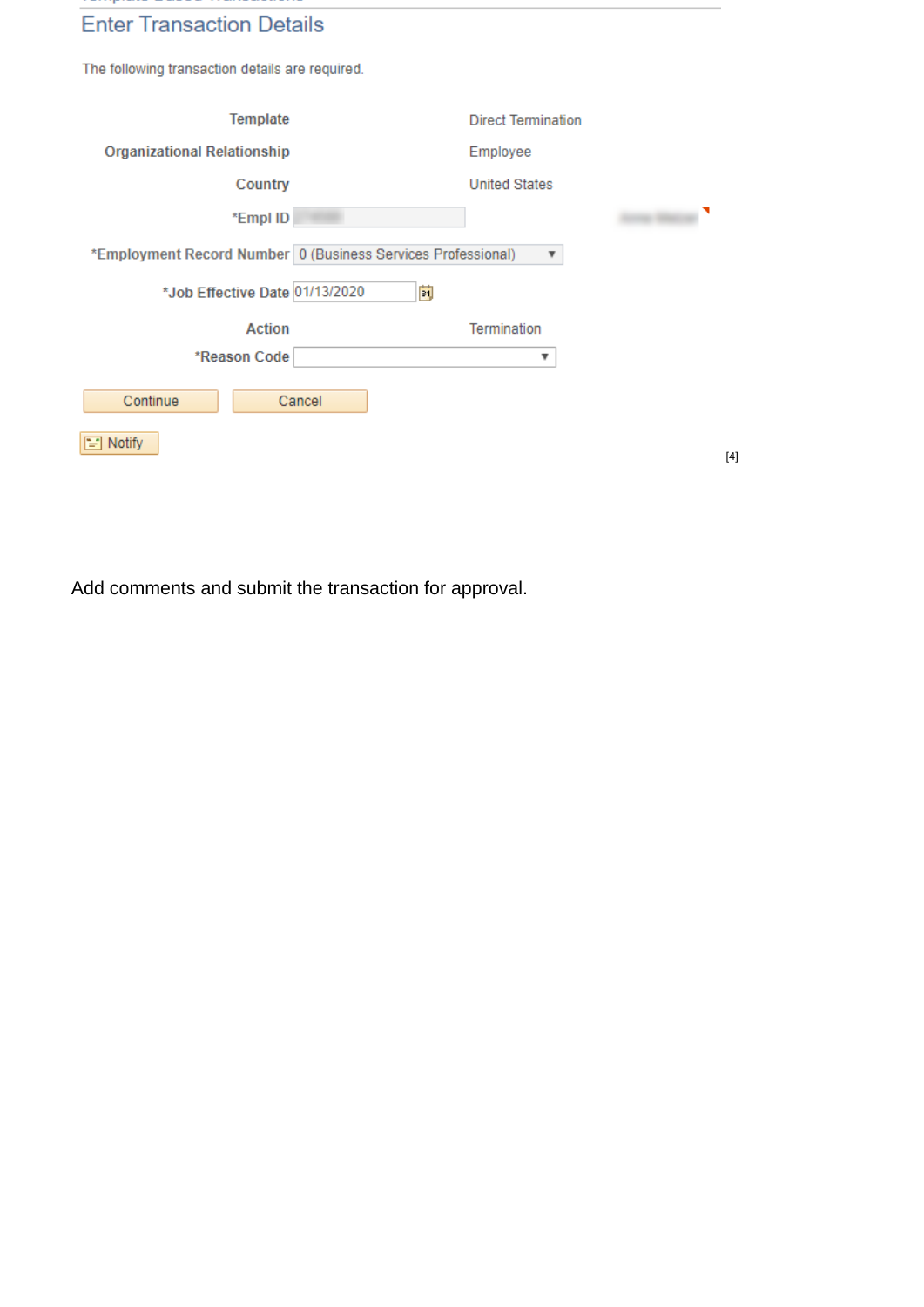[5]

## Start preparing for the upgrade

To ensure you are ready to use the new template, follow the steps below:

- 1. [Clear your cache](https://www.cu.edu/doc/hcmjaid-pop-blockers-cachepdf-1)  $[6]$  and turn off your popup blocker.
- 2. [Complete the HCM Termination Demo and Practice exercise in Skillsoft](http://universityofcolorado.skillport.com/skillportfe/custom/login/saml/login.action?courseaction=launch&assetid=_scorm12_cu_hcm_demo_termtbt_0001) [7].